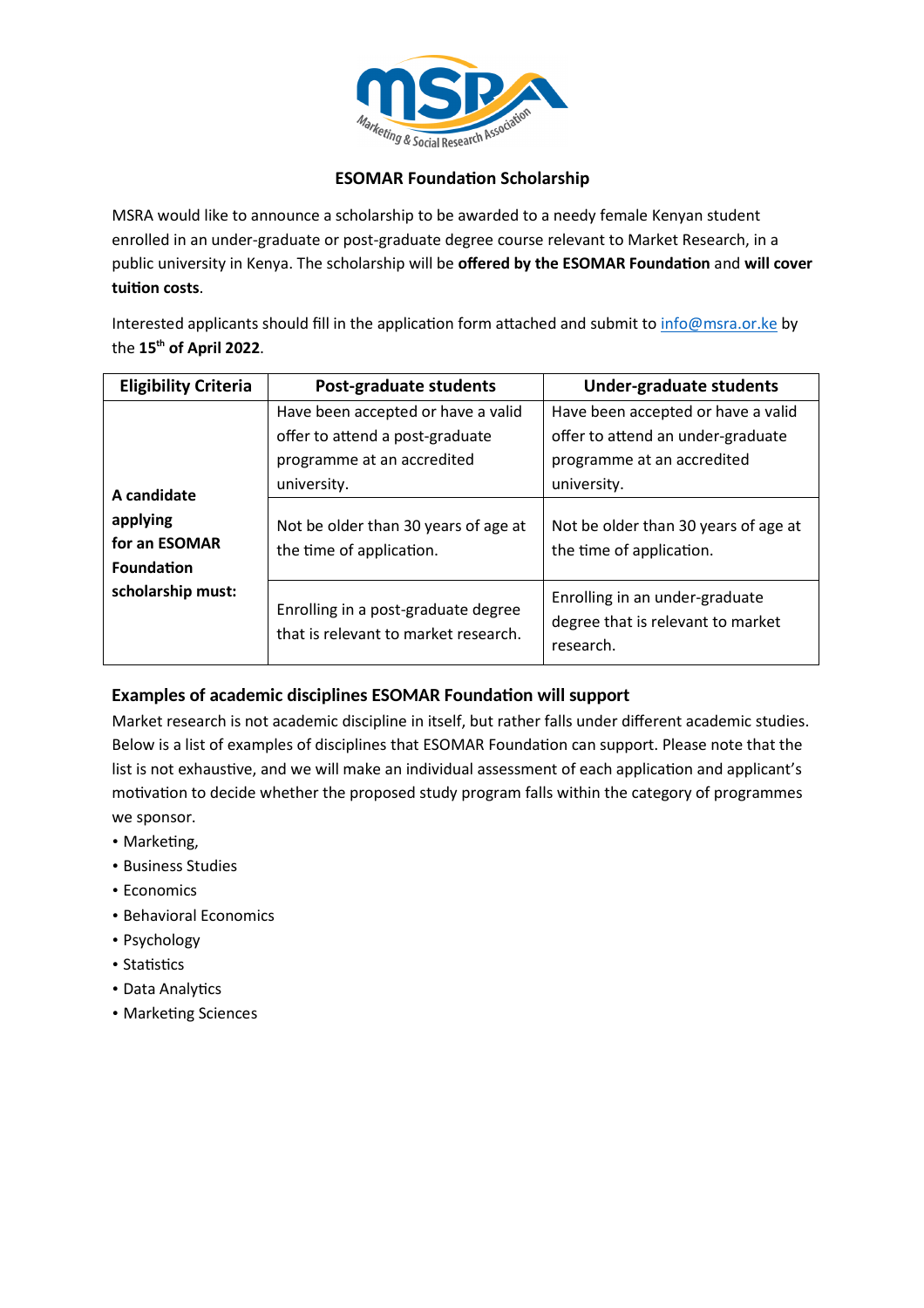

| <b>PERSONAL DATA</b><br>1.                              |  |                                                                     |  |                               |  |         |                     |          |  |
|---------------------------------------------------------|--|---------------------------------------------------------------------|--|-------------------------------|--|---------|---------------------|----------|--|
| Name of Applicant:                                      |  |                                                                     |  |                               |  |         |                     |          |  |
| <b>Email Address:</b>                                   |  |                                                                     |  | Tel No:                       |  |         |                     |          |  |
| Gender:                                                 |  |                                                                     |  | Date of Birth:                |  |         |                     |          |  |
| <b>Contact Address</b>                                  |  | P.O. Box:                                                           |  | Postal Code:<br>Town:         |  |         |                     |          |  |
| <b>EMPLOYMENT STATUS</b><br>2.                          |  |                                                                     |  |                               |  |         |                     |          |  |
| On Salaried Employment (Yes/No):                        |  |                                                                     |  |                               |  |         |                     |          |  |
| Self-Employment (Yes/No):                               |  |                                                                     |  |                               |  |         |                     |          |  |
| Not Employed (Yes/No):                                  |  |                                                                     |  |                               |  |         |                     |          |  |
| Person who pays my<br>fees (Tick answer):               |  | Self:                                                               |  | Parents:                      |  | Spouse: |                     | Sponsor: |  |
| If sponsored, please specify name of sponsor:           |  |                                                                     |  |                               |  |         |                     |          |  |
| 3.<br><b>ACADEMIC PERFORMANCE</b>                       |  |                                                                     |  |                               |  |         |                     |          |  |
| <b>KCSE</b>                                             |  |                                                                     |  |                               |  |         |                     |          |  |
| Grade:                                                  |  | Year:                                                               |  | Name of School:               |  |         |                     |          |  |
|                                                         |  | <b>Undergraduate Training Cleared (for Postgraduate applicants)</b> |  |                               |  |         |                     |          |  |
| Name of First Degree:                                   |  |                                                                     |  |                               |  |         | Year of Graduation: |          |  |
| Name of University:                                     |  |                                                                     |  | Degree Classification/Course: |  |         |                     |          |  |
| GPA:                                                    |  |                                                                     |  |                               |  |         |                     |          |  |
| Postgraduate or Undergraduate Training Enrolled in      |  |                                                                     |  |                               |  |         |                     |          |  |
| Name of Postgraduate Degree enrolled in if applicable:  |  |                                                                     |  |                               |  |         |                     |          |  |
| Name of Undergraduate Degree enrolled in if applicable: |  |                                                                     |  |                               |  |         |                     |          |  |
| Name of University:                                     |  |                                                                     |  |                               |  |         |                     |          |  |
| <b>Degree Classification/Course:</b>                    |  |                                                                     |  |                               |  |         |                     |          |  |